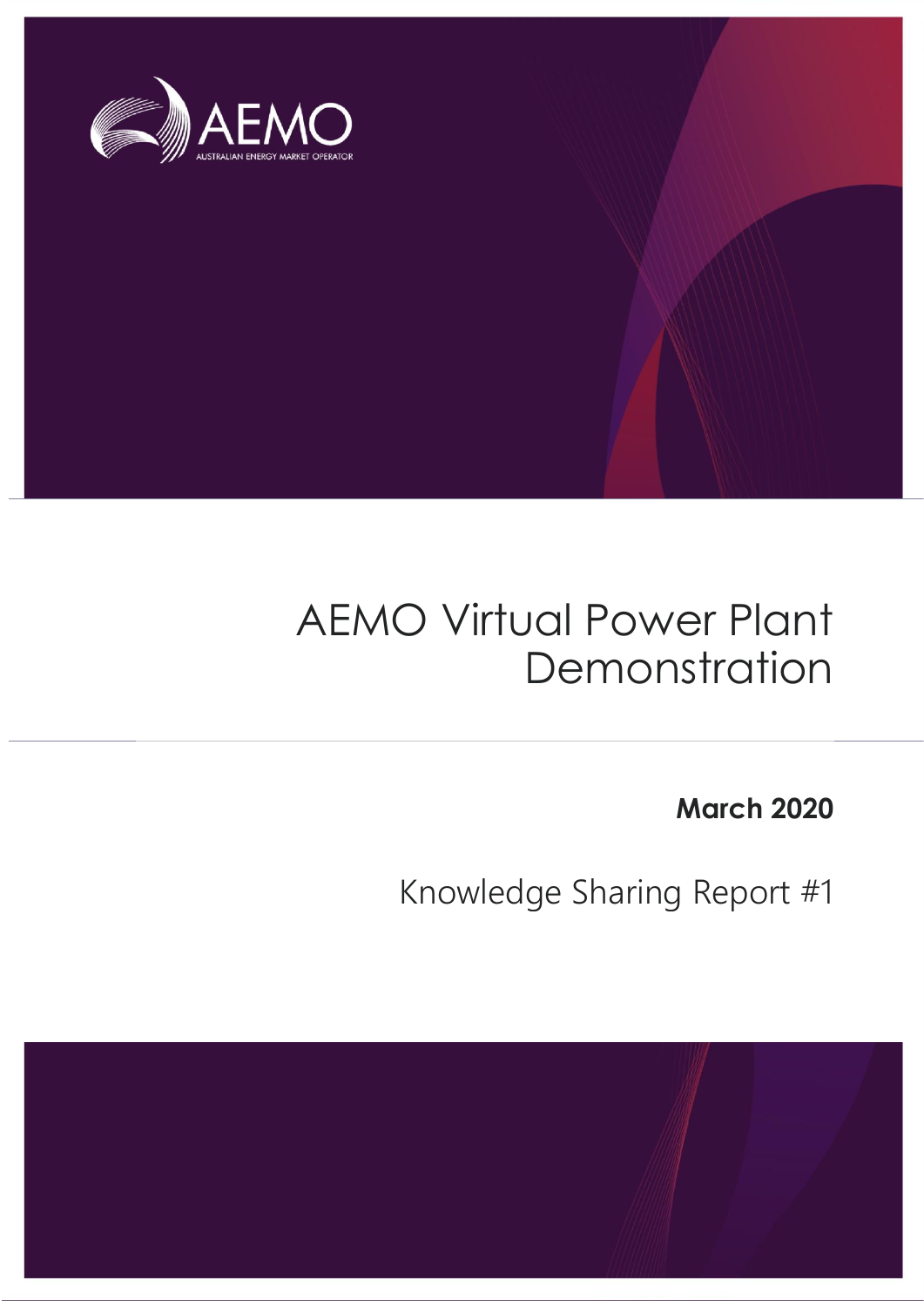# **Important notice**

### **PURPOSE**

The purpose of this document is to provide an update to ARENA and the industry regarding the Virtual Power Plant (VPP) Demonstration progress and lessons learnt.

#### **DISCLAIMER**

This document or the information in it may be subsequently updated or amended. This document does not constitute legal or business advice, and should not be relied on as a substitute for obtaining detailed advice about the National Electricity Law, the National Electricity Rules, or any other applicable laws, procedures or policies. AEMO has made every effort to ensure the quality of the information in this document but cannot guarantee its accuracy or completeness.

Accordingly, to the maximum extent permitted by law, AEMO and its officers, employees and consultants involved in the preparation of this document:

- make no representation or warranty, express or implied, as to the currency, accuracy, reliability or completeness of the information in this document; and
- are not liable (whether by reason of negligence or otherwise) for any statements or representations in this document, or any omissions from it, or for any use or reliance on the information in it.]

#### **ARENA ACKNOWLEDGEMENT AND DISCLAIMER**

This Project received funding from ARENA as part of ARENA's Advancing Renewables Program.

The views expressed herein are not necessarily the views of the Australian Government, and the Australian Government does not accept responsibility for any information or advice contained herein.

#### **VERSION CONTROL**

| Version | Release date | Changes                                                        |
|---------|--------------|----------------------------------------------------------------|
| #1      | 19/03/2020   |                                                                |
| #2      | 17/07/2020   | Revenue figures updated – Section 2.2 Value stream realisation |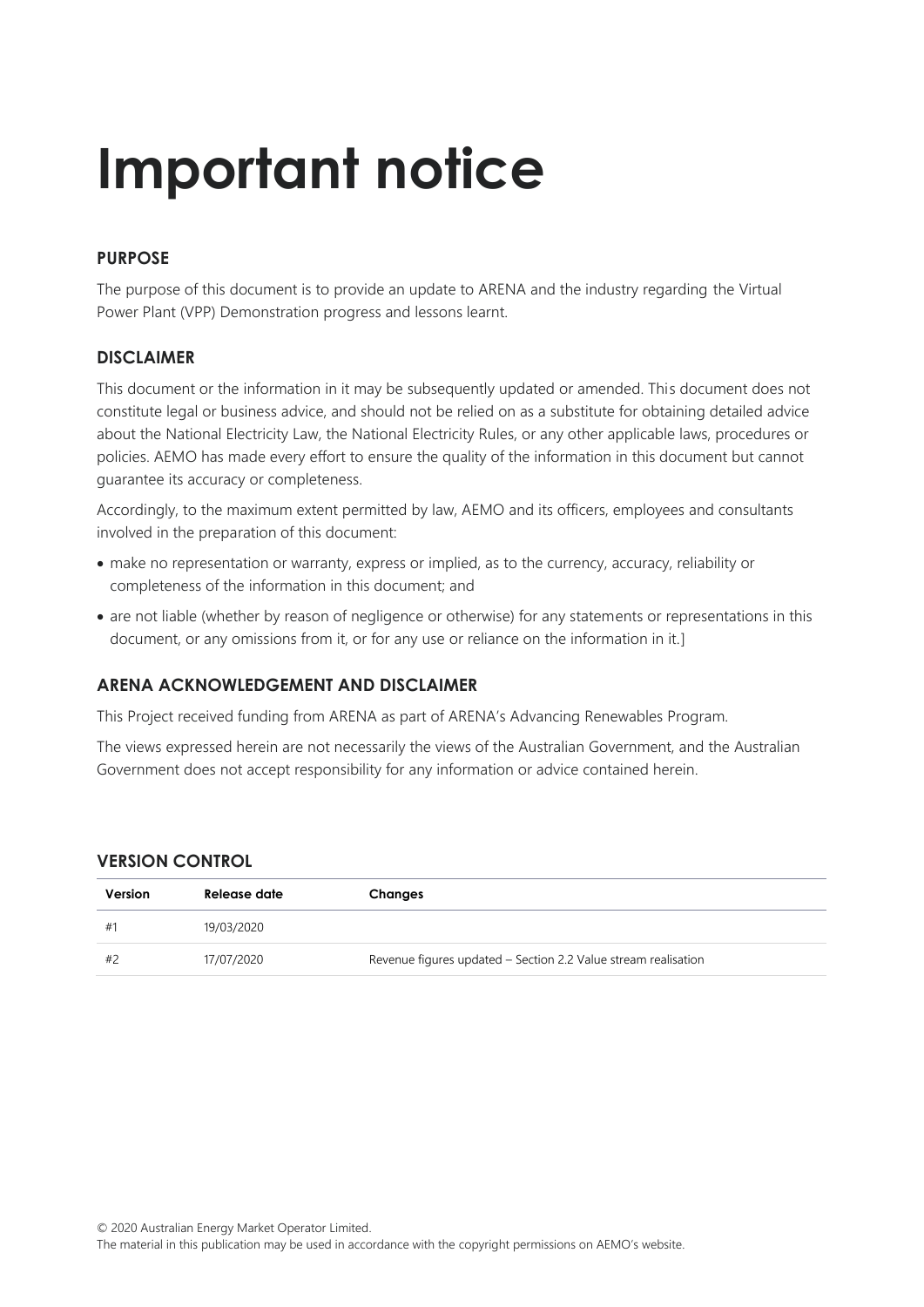# <span id="page-2-0"></span>**ARENA summary**

| <b>Activity title</b>  | AEMO Virtual Power Plant demonstrations                |  |  |  |
|------------------------|--------------------------------------------------------|--|--|--|
| <b>Contract number</b> | 2019/ARP003, dated 29 March 2019                       |  |  |  |
| <b>Recipient</b>       | Australian Energy Market Operator Limited              |  |  |  |
| <b>Sub-contractors</b> | Intelia Pty Ltd<br>The Customer Experience Specialists |  |  |  |
| <b>Ref</b>             | Knowledge Sharing Report #1                            |  |  |  |
| Applicable time period | Six months from trial commencement                     |  |  |  |
| <b>AEMO contact</b>    | Matthew Armitage                                       |  |  |  |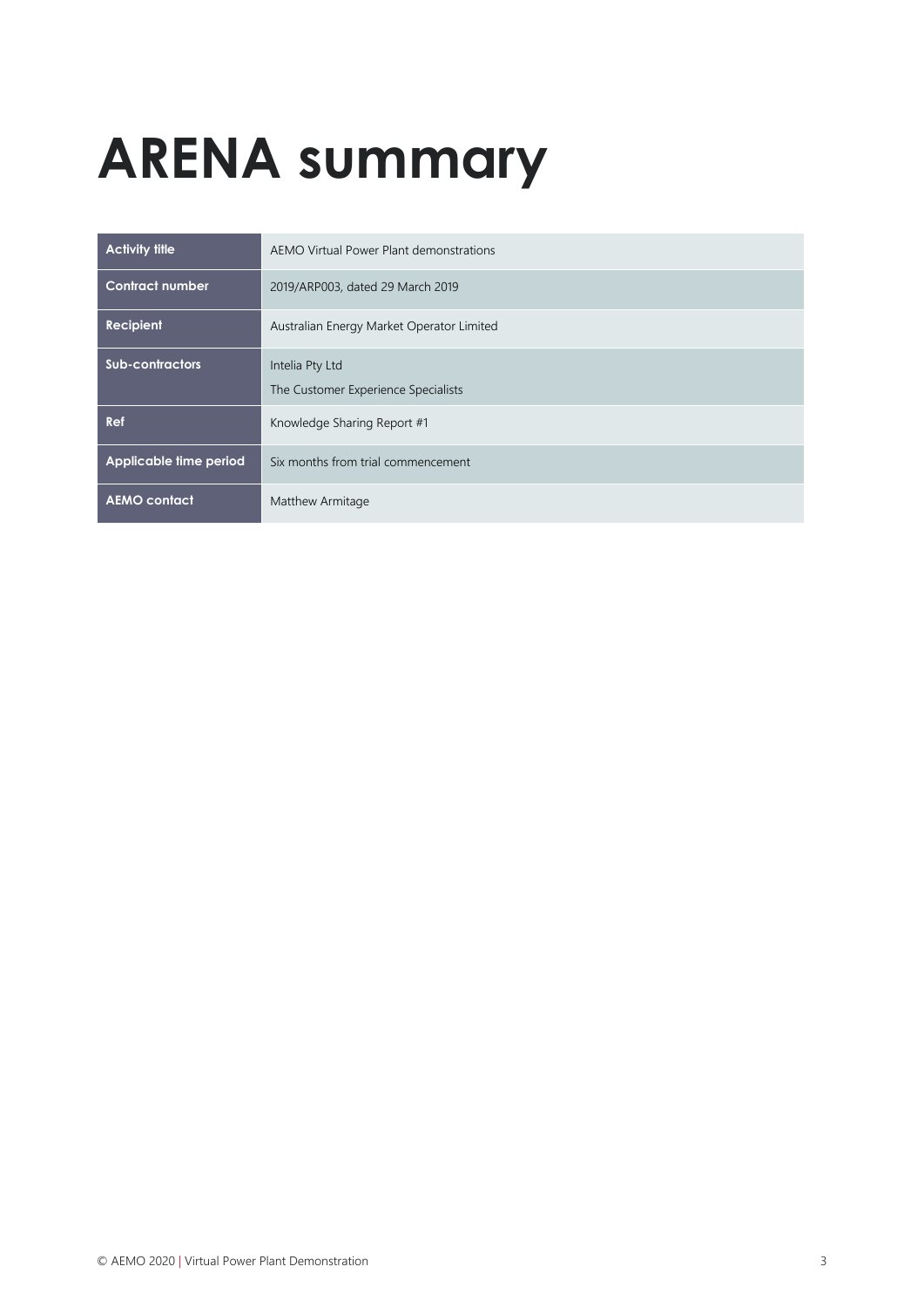# **Contents**

| <b>ARENA summary</b> |                                                 | $\mathbf{3}$            |
|----------------------|-------------------------------------------------|-------------------------|
| 1.                   | Introduction                                    | $\overline{\mathbf{5}}$ |
| 1.1                  | Background                                      | 5                       |
| 1.2                  | Virtual power plant demonstration objectives    | 5                       |
| 1.3                  | Purpose of this paper                           | 6                       |
| 2.                   | <b>AEMO's lessons learnt</b>                    | 6                       |
| 2.1                  | Operational capability for market participation | $\overline{7}$          |
| 2.2                  | Value stream realisation                        | 11                      |
| 2.3                  | Early assessment of regulatory arrangements     | 14                      |
| 2.4                  | Technology development                          | 15                      |
| 3.                   | <b>Participant lessons learnt/feedback</b>      | 17                      |
| 3.1                  | Tesla feedback - general                        | 17                      |
| 3.2                  | Tesla feedback - asset registration             | 17                      |
| 3.3                  | AEMO's response to participant feedback         | 18                      |
| 4.                   | <b>Next steps</b>                               | 19                      |
|                      |                                                 |                         |

# **Tables**

| Table 1 | Revenue and enablement analysis             |  |
|---------|---------------------------------------------|--|
| Table 2 | Tesla's further improvement recommendations |  |

# **Figures**

| Figure 1 | FCAS response for SA VPP - 9 October 2019, Kogan Creek trip (Queensland<br>generator)            | 7  |
|----------|--------------------------------------------------------------------------------------------------|----|
| Figure 2 | FCAS response for SA VPP - 16 November 2019, Victoria and South Australia<br>regional separation | -8 |
| Figure 3 | FCAS response for SA VPP - 10 December 2019, Victoria and South Australia<br>regional separation | 9  |
| Figure 4 | Energy response for SA VPP - 30 April 2019, negative price event                                 | 10 |
| Figure 5 | FCAS response for SA VPP - 9-15 January 2020, behaviour over a week                              | 10 |
| Figure 6 | Average FCAS enablement over 24 hours                                                            | 14 |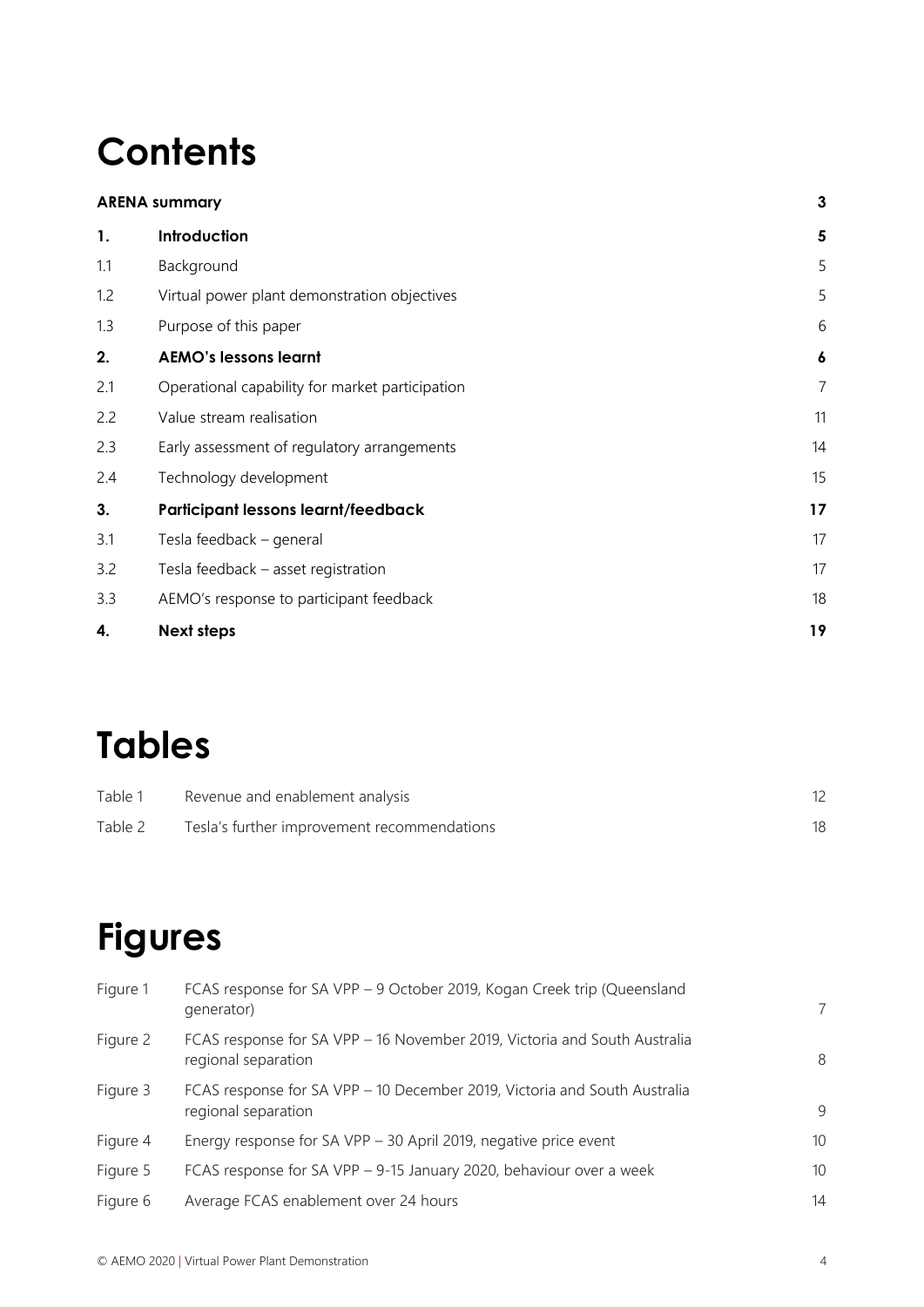# <span id="page-4-0"></span>**1. Introduction**

# <span id="page-4-1"></span>1.1 Background

The Australian Energy Market Operator (AEMO)'s Virtual Power Plant (VPP) Demonstrations trial began in July 2019 and in September 2019 it gained its first participant when Energy Locals, in a consortium with Tesla (SA VPP), registered to participate in the VPP Demonstrations. In February 2020, AGL registered as the second participant; however, at the time of publication, AEMO has not had the opportunity to review any operational data from AGL. AEMO will continue to work with a pipeline of interested VPP participants and expects more participants to join over the coming months.

Over the past year, there were notable power system and market events that required large amounts of contingency Frequency Control Ancillary Services (FCAS) or energy only responses. Some of these events are analysed in this report to draw insights from the data on how the SA VPP is interacting with the power system. Note that Tesla has supplied data for this analysis.

Events requiring contingency FCAS were:

- 9 October 2019, Kogan Creek trip (Queensland generator).
- 16 November 2019, Victoria and South Australia regional separation.
- 10 December 2019, under frequency event.

Events requiring an energy response were:

- 30 April 2019, behaviour regarding a negative pricing event.
- 9-15 January 2020, behaviour over the course of a week.

# <span id="page-4-2"></span>1.2 Virtual power plant demonstration objectives

A VPP broadly refers to an aggregation of resources (such as decentralised generation, storage and controllable loads) coordinated to deliver services for power system operation and electricity markets.

In Australia, grid connected VPPs are focused on coordinating rooftop photovoltaic (PV) systems, battery storage, and controllable load devices, such as air-conditioners or pool pumps, through the market. This is heavily integrated with AEMO's uplift of distributed energy resources (DER) performance standards development.

The VPP Demonstrations explore the capability of aggregated DER to deliver contingency FCAS and develop AEMO's understanding of how VPPs respond to energy market price signals. It is anticipated that coordinating DER through VPPs can benefit both:

- Consumers owning VPP assets who earn value from delivering grid services, such as reliability and emergency reserve trader (RERT), FCAS, or energy. The value received by consumers depends on the business model offered to them by VPP operators.
- All other electricity consumers who benefit from a more efficient power system, as more resources respond to market price signals rather than operating independently.

The progress to date allows AEMO to begin exploring two of the research questions identified in the final design of the demonstration program<sup>1</sup> these are explored in Section [2:](#page-5-1)

<sup>&</sup>lt;sup>1</sup> AEMO, Pilots and Trials - NEM Virtual Power Plant (VPP), final design, 2019[: https://www.aemo.com.au/-/media/Files/Electricity/NEM/DER/2019/VPP-](https://www.aemo.com.au/-/media/Files/Electricity/NEM/DER/2019/VPP-Demonstrations/NEM-VPP-Demonstrations_Final-Design.pdf)[Demonstrations/NEM-VPP-Demonstrations\\_Final-Design.pdf](https://www.aemo.com.au/-/media/Files/Electricity/NEM/DER/2019/VPP-Demonstrations/NEM-VPP-Demonstrations_Final-Design.pdf)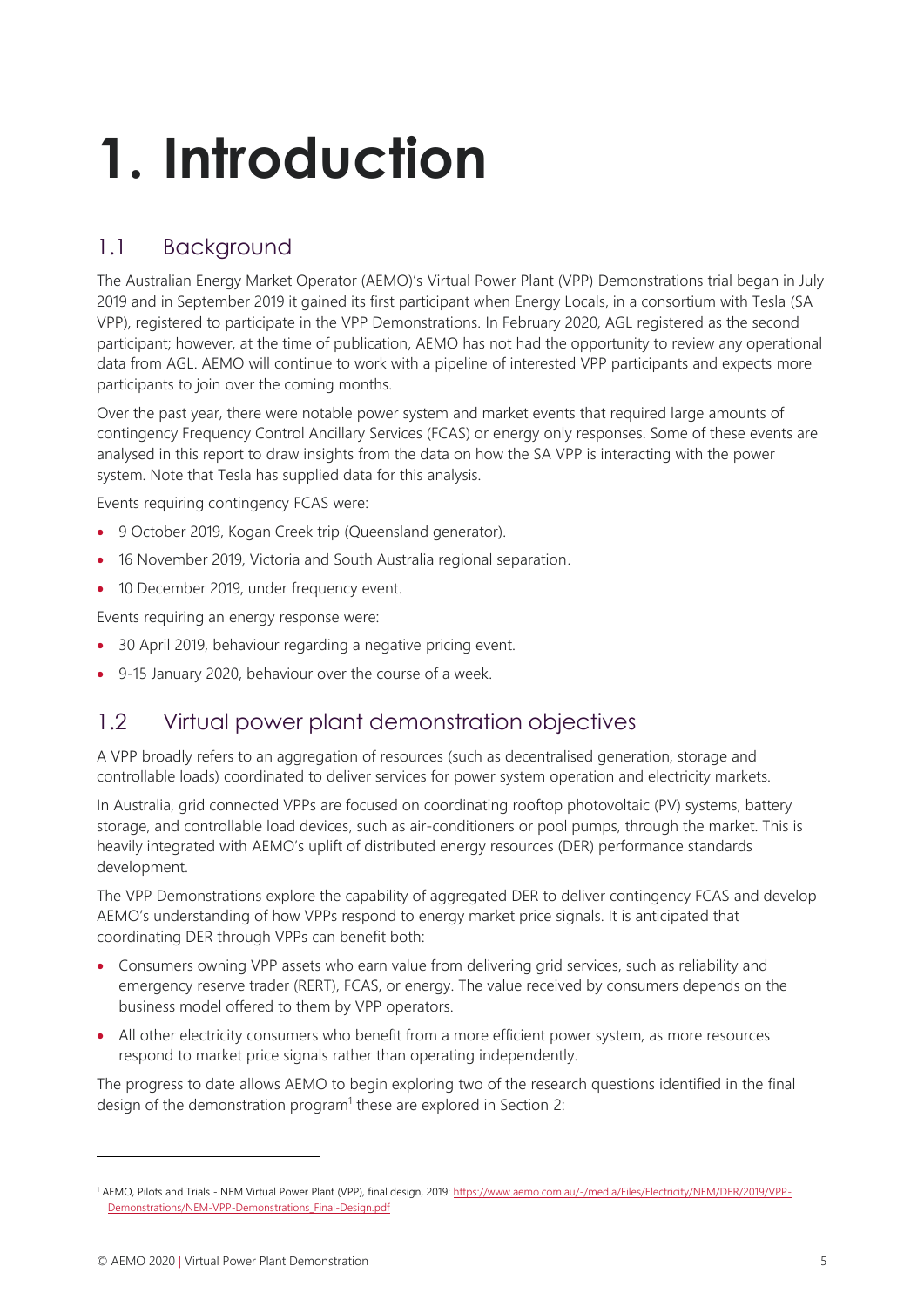- Operational capability for market participation.
	- Can VPPs reliably deliver the contingency FCAS that they bid, and are enabled, for?
	- What is the typical extra fleet capacity that VPP operators dispatch, over and above the target that they have been enabled for, to reliably meet that target?
	- What are appropriate ongoing operational arrangements for DER to participate in the FCAS and energy markets?
- Market dynamics and planning.
	- To what extent do VPPs respond to energy market price signals?
	- If this behaviour is extrapolated to reflect the potential for very large VPPs in future, what impact could VPPs have on energy market dynamics?
	- How much reliance should be placed on VPPs responding to energy market price signals for integrated system planning studies?

AEMO will address the other research questions (local power quality, consumer insights, and cyber security) in future progress reports as participation ramps, more data is received, and the customer insights study gets underway.

One of the stated objectives of the VPP Demonstrations is to assess current regulatory arrangements affecting participation of VPPs in energy and FCAS markets and informing new or amended arrangements where appropriate. Early conversations with participants have indicated interest in further participation of FCAS markets from a DER and VPP perspective, this is discussed under Section [2.3.](#page-13-0)

## <span id="page-5-0"></span>1.3 Purpose of this paper

AEMO is committed to sharing the insights learned throughout the VPP Demonstrations by publishing knowledge-sharing reports to allow others to gain insights and value from the rich data set that VPP participants share with AEMO. This first knowledge sharing report will cover AEMO and participants' early lessons learnt and next steps.

# <span id="page-5-1"></span>**2. AEMO's lessons learnt**

AEMO has gained several insights from the VPP Demonstration project which are valuable for the industry to be aware of as the DER community matures. This section details various early lessons learnt regarding:

- Operational capability for market participation.
- Value stream realisation.
- Early assessment of regulatory arrangements.
- <span id="page-5-2"></span>• Technology development.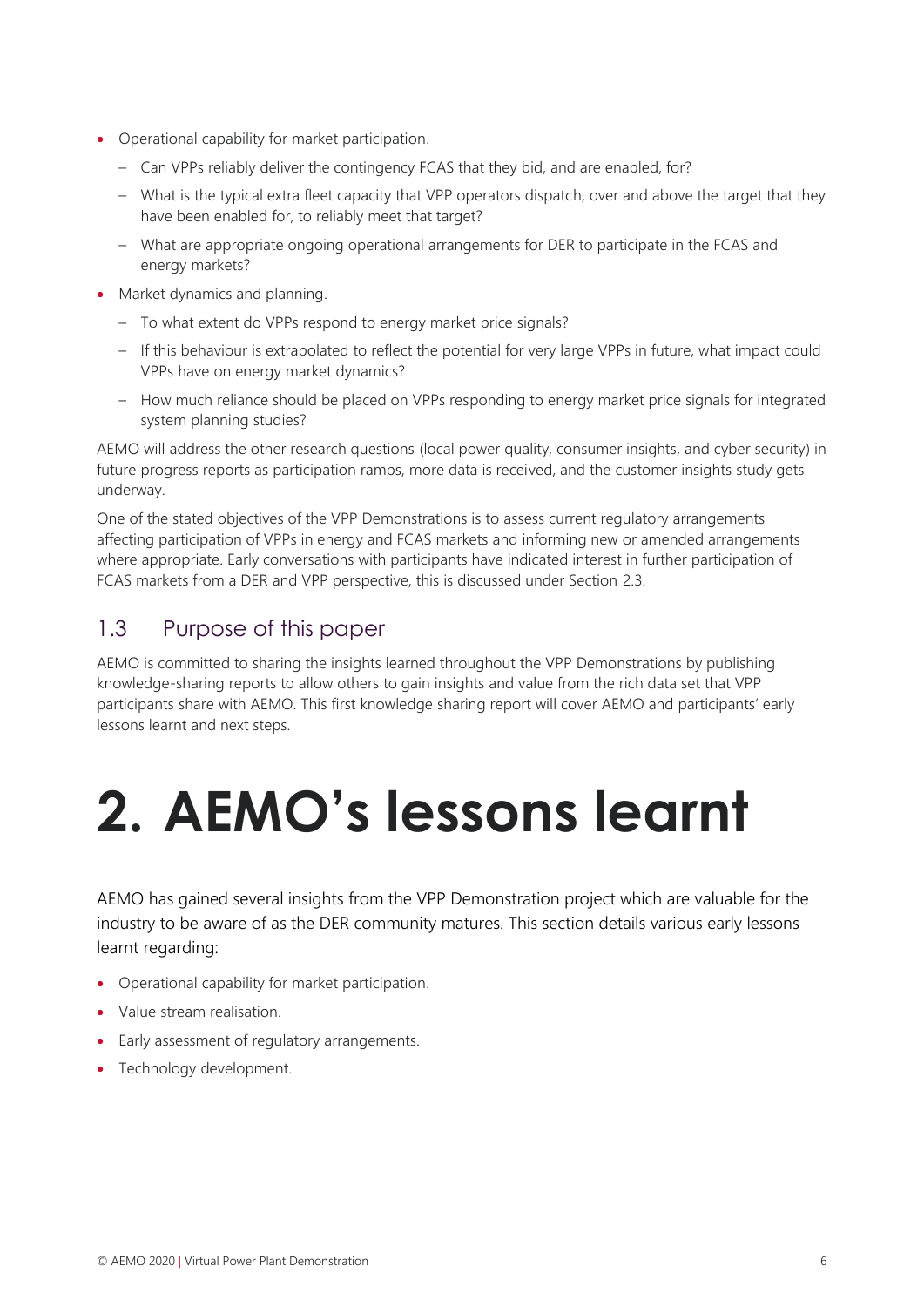# 2.1 Operational capability for market participation

Understanding VPP's operational capability for market participation was a critical reason for establishing the VPP Demonstration. Please refer to Chapter 1 of the VPP Demonstrations Final Design document for further information on the VPP Demonstrations objectives and why this project is important.<sup>2</sup>

At this stage there is a small pool of data to draw on, however, the data received so far indicates that VPPs can effectively respond to power system events and price signals.

This includes responding to frequency excursions beyond the normal operating range (49.85-50.15 Hz) and pre-charging (or discharging) to cater for future high (or low) price events, respectively. See below for various SA VPP responses to contingency FCAS and energy events in South Australia.

### 2.1.1 Contingency FCAS response

During the trial period to date, three significant contingency FCAS events which demonstrated different responses from the SA VPP occurred and have been analysed:

- The 9 October 2019 Kogan Creek trip (Queensland generator).
- The 16 November 2019 Victoria and South Australian regional separation.
- The 10 December 2019 under frequency event.

It should be noted that when Queensland and New South Wales were separated on 4 January 2020, the SA VPP was not enabled for contingency FCAS.

#### **9 October 2019, response to Kogan Creek trip**

During this event, the largest generating unit (at Kogan Creek in Queensland) in the National Electricity Market (NEM) tripped off unexpectedly from 748 MW and power system frequency immediately dropped to 49.61 Hz, which is below the normal operating range. The SA VPP detected this frequency excursion and responded immediately to inject power into the system and aid frequency recovery, shown below in [Figure 1.](#page-6-0)



<span id="page-6-0"></span>**Figure 1 FCAS response for SA VPP – 9 October 2019, Kogan Creek trip (Queensland generator)**

<sup>&</sup>lt;sup>2</sup> AEMO, 2019. VPP Demonstrations Final Design document. Available: [https://aemo.com.au/initiatives/major-programs/nem-distributed-energy-resources](https://aemo.com.au/initiatives/major-programs/nem-distributed-energy-resources-der-program/pilots-and-trials/virtual-power-plant-vpp-demonstrations)[der-program/pilots-and-trials/virtual-power-plant-vpp-demonstrations.](https://aemo.com.au/initiatives/major-programs/nem-distributed-energy-resources-der-program/pilots-and-trials/virtual-power-plant-vpp-demonstrations)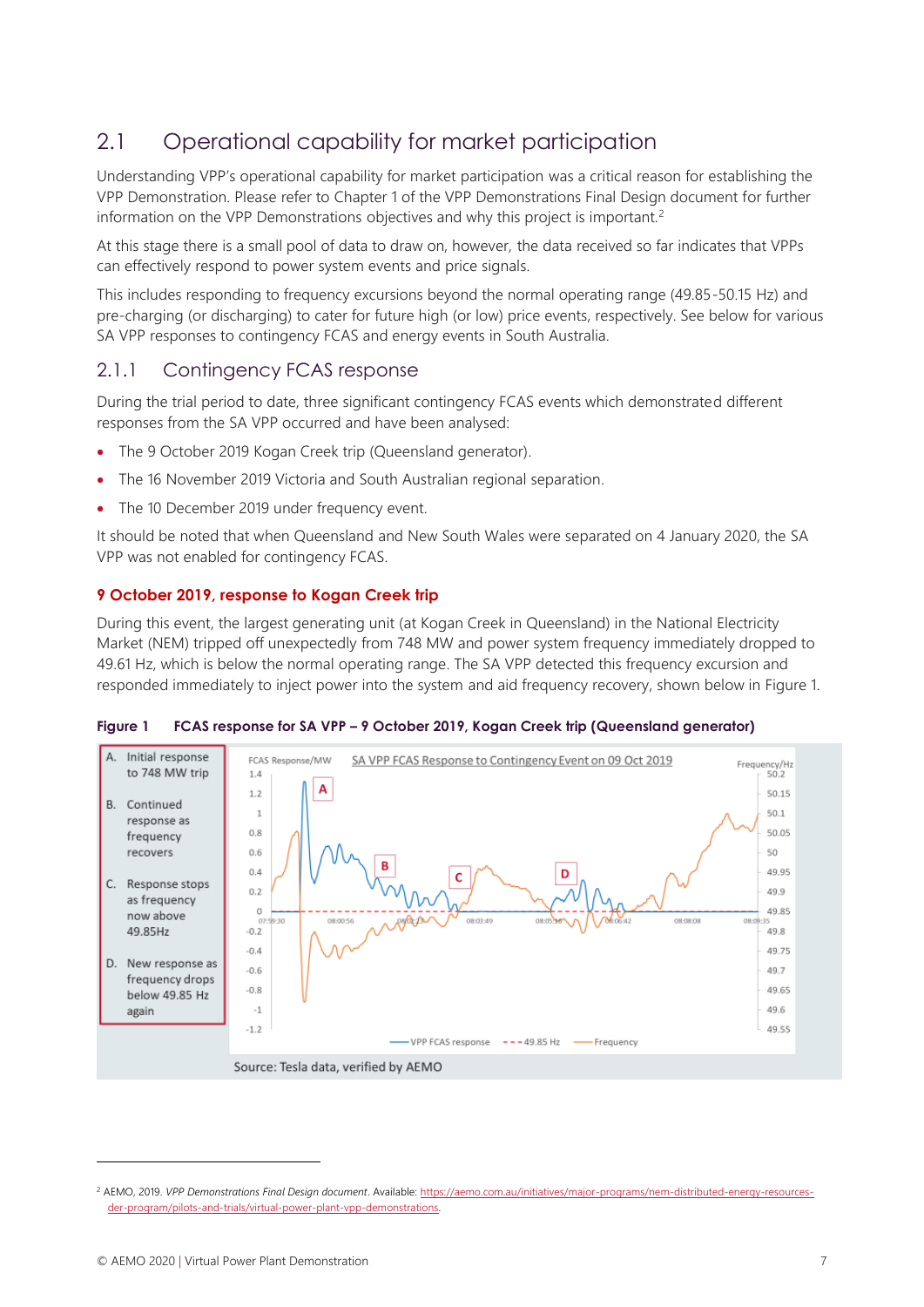#### **16 November 2019, response to Victoria and South Australia regional separation**

At just after 6pm, a non-credible contingency event resulted in the electrical disconnection of the South Australian region from the rest of the NEM power system for nearly five hours. The initial separation resulted in the power system's frequency reaching  $50.85$  Hz<sup>3</sup>, which meant the SA VPP was required to deliver its full amount enabled, 1 MW lower contingency FCAS. In this example, the SA VPP under-delivered FCAS.

Energy Locals and Tesla provided the below insights regarding the SA VPP's response to this contingency event.

#### Energy Locals and Tesla realised that fewer systems than expected had the appropriate frequency support settings enabled. This led to fewer individual units responding as part of the VPP to deliver a reduced fast lower FCAS aggregate response; this equated to 83% of the expected response, or 828 kilowatts (kW) rather than 1 MW bid.

The correct frequency settings were configured and activated upon enrolling additional systems into the SA VPP. These settings were later modified for some systems when a test was manually scheduled for the purpose of gathering data for the VPP-wide test, as described in the VPP Demonstration FCAS Specification.

A benefit of VPPs is that once identified, this issue was fixed immediately by remotely reconfiguring the non-compliant systems. Since this event, Tesla informs AEMO that it has introduced daily checks on all systems to ensure they are responding according to the expected configuration requirements. It is expected that this approach will mitigate the risk of any future under-delivery.

Energy Locals and Tesla

[Figure 2](#page-7-0) shows the aggregated response to the event where the green shading indicates the amount that was not delivered by the SA VPP.



#### <span id="page-7-0"></span>**Figure 2 FCAS response for SA VPP – 16 November 2019, Victoria and South Australia regional separation**

<sup>&</sup>lt;sup>3</sup> AEMO. Preliminary report non-credible separation event South Australia – Victoria on 16 November 2019. Available[: https://www.aemo.com.au/-](https://www.aemo.com.au/-/media/Files/Electricity/NEM/Market_Notices_and_Events/Power_System_Incident_Reports/2019/Preliminary-Incident-Report---16-November-2019---SA---VIC-separation.pdf) /media/Files/Electricity/NEM/Market\_Notices\_and\_Events/Power\_System\_Incident\_Reports/2019/Preliminary-Incident-Report---16-November-2019---SA-[VIC-separation.pdf.](https://www.aemo.com.au/-/media/Files/Electricity/NEM/Market_Notices_and_Events/Power_System_Incident_Reports/2019/Preliminary-Incident-Report---16-November-2019---SA---VIC-separation.pdf)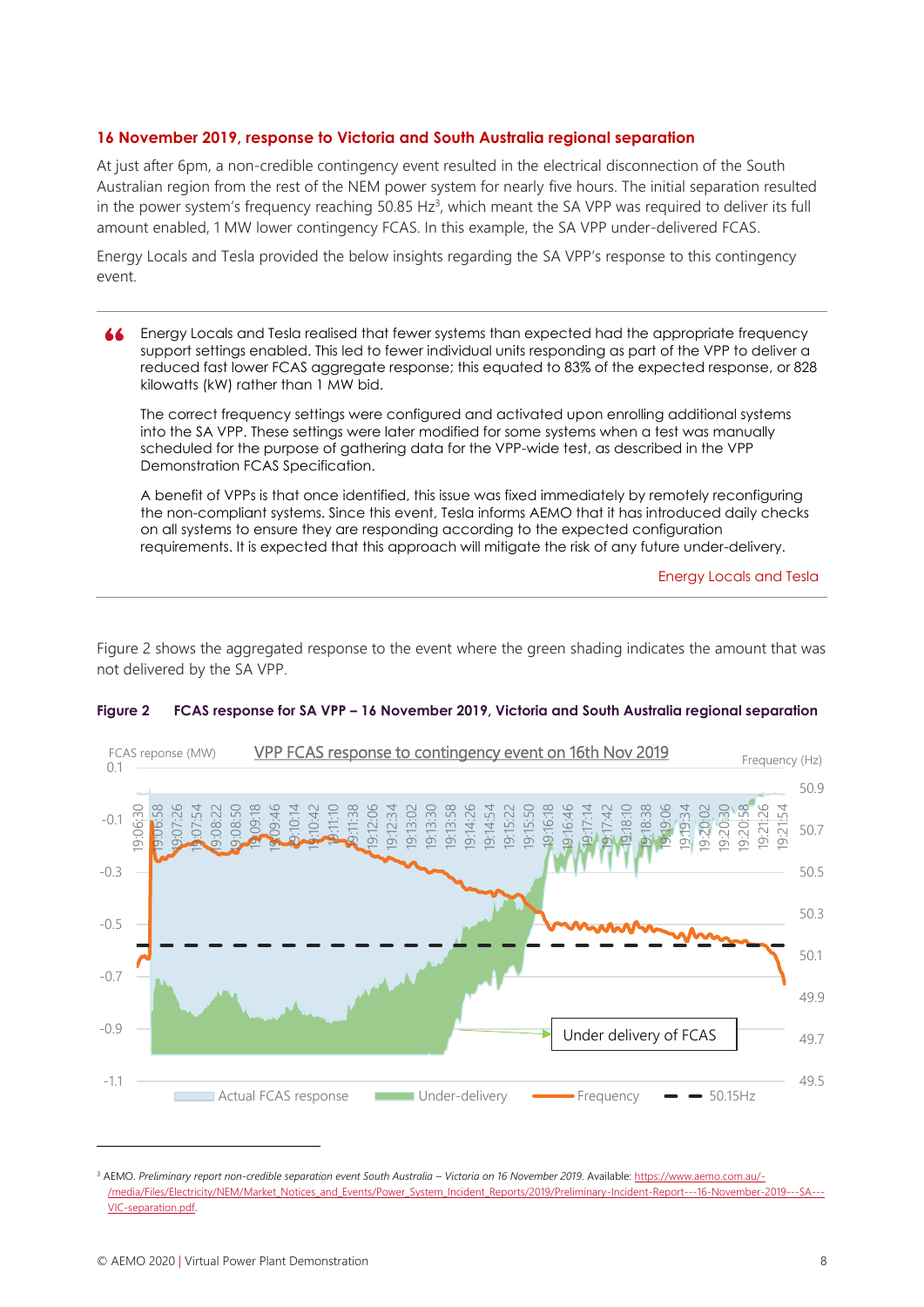#### **10 December 2019, response to under frequency event**

During this event, the NEM experienced both high (>50.15Hz) and then low (<49.85Hz) frequency events within 45 minutes of each other. The SA VPP responded immediately in both cases to first charge the batteries to lower system frequency, and then discharge the batteries to raise system frequency, shown in Figure 3 below.



#### <span id="page-8-0"></span>**Figure 3 FCAS response for SA VPP – 10 December 2019, Victoria and South Australia regional separation**

#### 2.1.2 Energy market response

Two energy price events over the course of 2019 have been chosen to assist in demonstrating the SA VPP's ability to cater for various scenarios.

Of interest is the pre-charging and discharging behaviour the batteries undertake in preparation for forecast high and low events, respectively. There are two scenarios that highlight this:

- 30 April 2019, behaviour regarding a negative pricing event.
- 9-15 January 2020, behaviour over the course of a week.

#### **30 April 2019, response leading up to and during a negative energy pricing event**

There was a negative pricing event before the VPP Demonstration began which shows the typical behaviour of the SA VPP when anticipating negative prices in the energy market.

[Figure 4](#page-9-0) shows the batteries pre-discharging, prior to the forecast negative prices on 29 April 2019, to ensure there would be capacity to charge during this event. It also shows the batteries charging during the excess of supply causing negative prices in the middle of the day on 30 April 2019.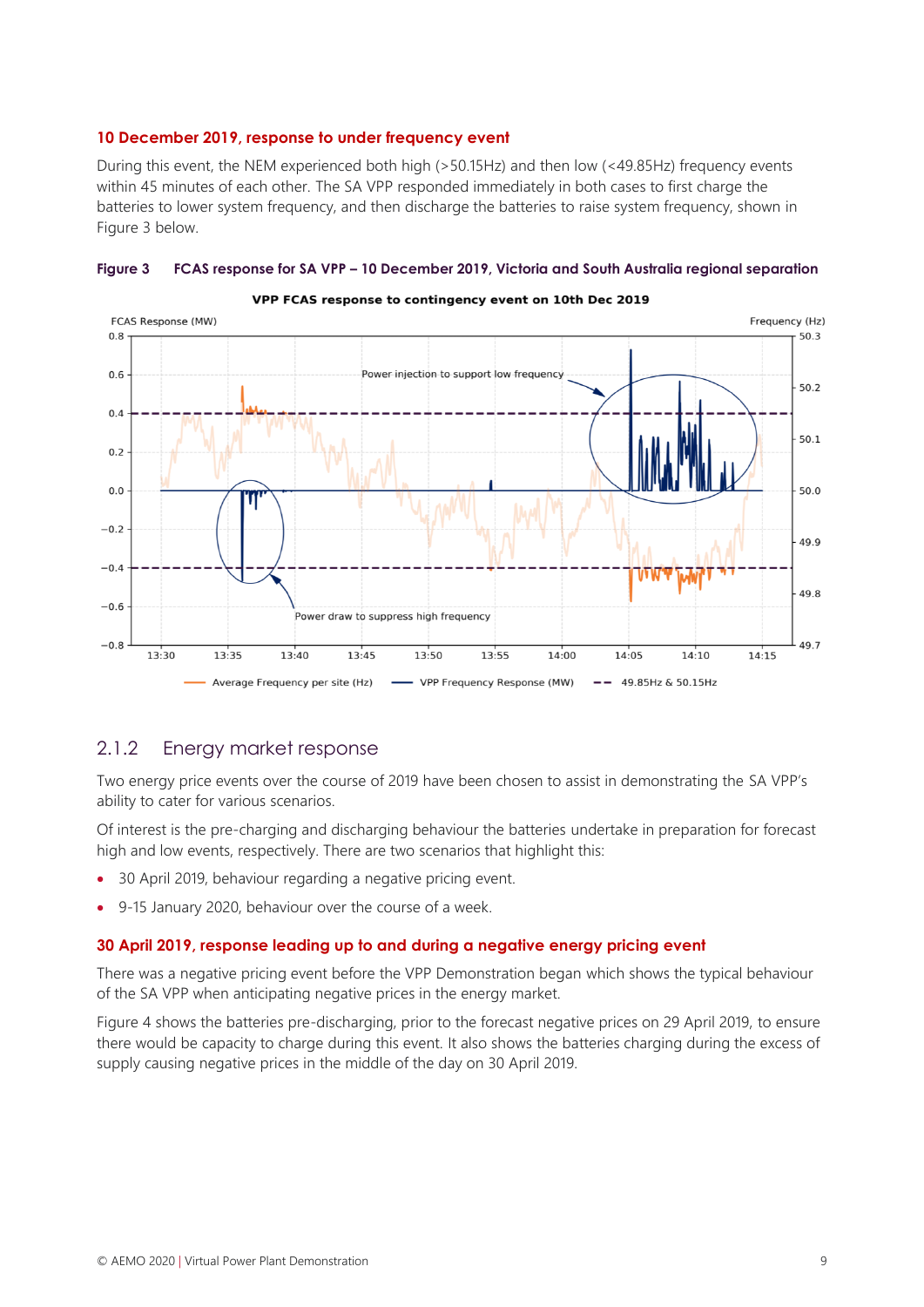#### <span id="page-9-0"></span>**Figure 4 Energy response for SA VPP – 30 April 2019, negative price event**



#### **9-15 January 2020, response to energy spot prices over the course of a week**

Observing the VPPs' response over the course of a week provides evidence that VPPs do respond to energy market signals. This is shown in [Figure 5](#page-9-1) by batteries pre-charging in anticipation of elevated prices and discharging during the elevated price event.

As a result, the power system is supported by the provision of additional power when needed.



#### <span id="page-9-1"></span>**Figure 5 Energy response for SA VPP – 9-15 January 2020, behaviour over a week**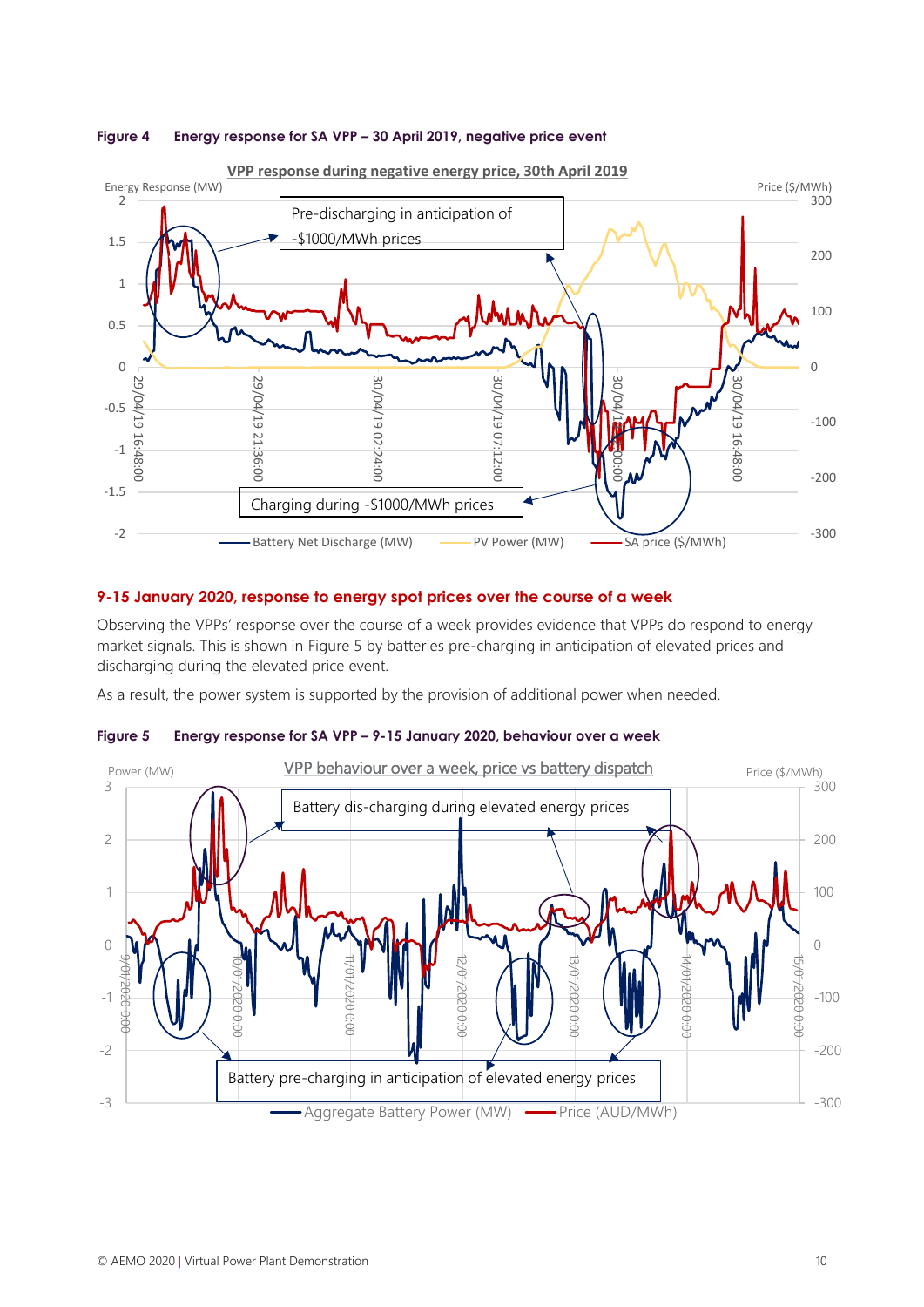These events show that VPPs can benefit:

- Participating consumers by sharing the value earned through the VPP participating in FCAS or responding to energy market prices; and
- All other consumers by creating more competition in these markets to reduce prices and, if VPPs scale up enough, potentially deferring/displacing the need for large-scale generation assets.

## <span id="page-10-0"></span>2.2 Value stream realisation

Energy Locals, as the market participant for the SA VPP, has been able to earn revenues by participating in the six contingency FCAS markets. Total revenue over the first four months of their involvement (from 13 September 2019 to 12 January 2020) is \$225,000. Note that the SA VPP increased its registered capacity from 1 MW to 2 MW on 19 November 2019.

To gain a deeper understanding of how this revenue was earned, [Table 1](#page-11-0) presents different metrics. It highlights that most of the revenue was from five large contingency FCAS events (\$132,047 or 59% of total earnings) and from lower contingency FCAS (\$102,471 or 78% of the amount earned during these events). The larger portion from lower FCAS was driven by several very high, contingency FCAS lower prices during big power system events. Energy Locals had its VPP enabled for contingency FCAS approximately 70% of the time during this period.

The two large contingency FCAS events mentioned in [Table 1](#page-11-0) took place in November 2019 and a brief explanation of these events is provided below. It is the responsibility of the VPP to decide how this revenue is shared with its customers:

- On 9 November 2019, AEMO invoked local contingency FCAS requirements for South Australia due to the heightened risk of electrically islanding the state. During this event, a shortage of supply in the lower 6 second and lower 60-second markets resulted in prices hitting the price cap (\$14,700/MWh) in the wholesale market for 85 minutes. This event resulted in daily revenue of \$50,396 for the SA VPP.
- On 16 November 2019, a trip of the Heywood Interconnector resulted in South Australia islanding from the rest of the NEM for around five hours. During the islanding, AEMO invoked local FCAS requirements for South Australia, with scarcity of supply in three FCAS markets resulting in very high FCAS prices. A shortage of lower 6-second and raise 6-second supply led to these markets hitting the price cap for 100 minutes and 65 minutes, respectively, which resulted in daily revenue of \$59,645 for the SA VPP.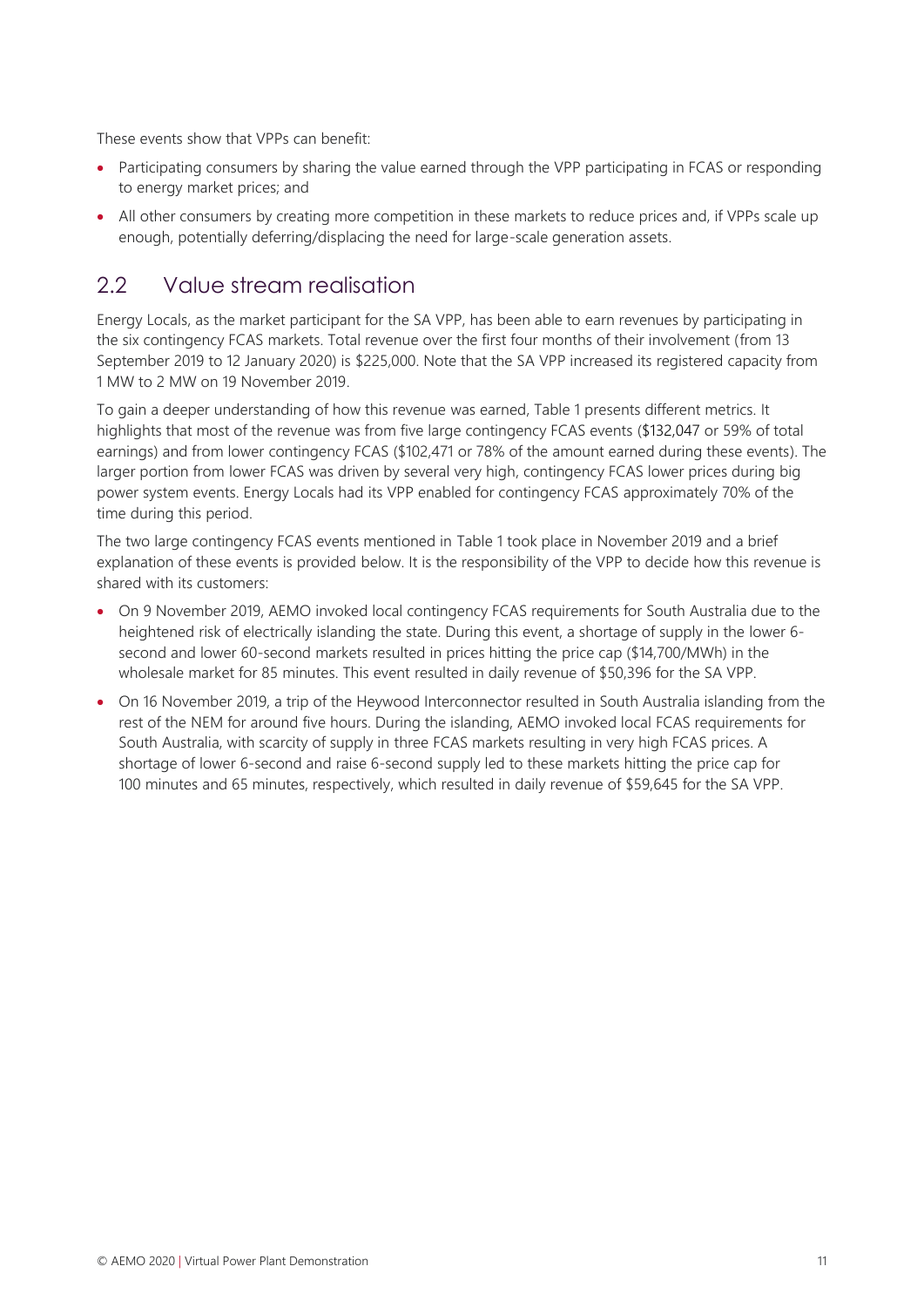#### <span id="page-11-0"></span>**Table 1 Revenue and enablement analysis**

| Revenue and enablement analysis for the period 13 Sep 2019 - 12 Jan 2020 (inclusive) |                                                                                                                                    |              |                  |                               |              |           |  |
|--------------------------------------------------------------------------------------|------------------------------------------------------------------------------------------------------------------------------------|--------------|------------------|-------------------------------|--------------|-----------|--|
|                                                                                      | Lower contingency FCAS                                                                                                             |              |                  | <b>Raise contingency FCAS</b> |              |           |  |
| Revenue                                                                              | LOWER5MIN                                                                                                                          | LOWER60SEC   | LOWER6SEC        | RAISE5MIN                     | RAISE60SEC   | RAISE6SEC |  |
| <b>Total</b>                                                                         | \$224,926                                                                                                                          |              |                  |                               |              |           |  |
| Total across the 6<br>contingency FCAS markets                                       | \$4,226                                                                                                                            | \$59,886     | \$62,080         | \$4,057                       | \$30,359     | \$64,319  |  |
| <b>Sum of Lower/Raise</b><br>services                                                | \$126,191                                                                                                                          |              |                  | \$98,735                      |              |           |  |
| Lower/Raise portion of<br>total                                                      | 56%                                                                                                                                |              |                  |                               | 44%          |           |  |
| Two large (>\$50,000)<br>contingency events,<br>lasting 1-2 hours                    | Two events, earning \$110,041 which equates to 49% of all revenue                                                                  |              |                  |                               |              |           |  |
| Five medium (>\$5,000)<br>contingency events                                         | Five events, earning \$132,047 which equates to 59% of all revenue and an additional $\sim$ \$22,000<br>above the two large events |              |                  |                               |              |           |  |
| Daily average, including<br>the medium-large<br>contingency events                   | \$1,844                                                                                                                            |              |                  |                               |              |           |  |
| Daily average, excluding<br>the medium-large<br>contingency events                   | \$761                                                                                                                              |              |                  |                               |              |           |  |
| Amount of time the VPP<br>was enabled per<br>contingency FCAS market                 | 73%                                                                                                                                | 73%          | 73%              | 70%                           | 71%          | 71%       |  |
| Average amount of<br>energy enabled per<br>contingency FCAS market<br>(MW)           | 1.1                                                                                                                                | 1.1          | 1.1              | 1.2                           | 1.3          | 1.3       |  |
| <b>Monthly NMI revenue</b>                                                           | September<br>2019                                                                                                                  | October 2019 | November<br>2019 | December<br>2019              | January 2019 | Average   |  |
| <b>Monthly NMI revenue</b><br>(\$/NMI/month)                                         | \$57.67                                                                                                                            | \$64.85      | \$238.79         | \$26.17                       | \$5.13       | \$78.52   |  |

[Figure 6](#page-12-0) provides some perspective between regular FCAS earnings in the NEM, compared to the event driven revenues. Note the 9 and 16 November large events are clearly visible.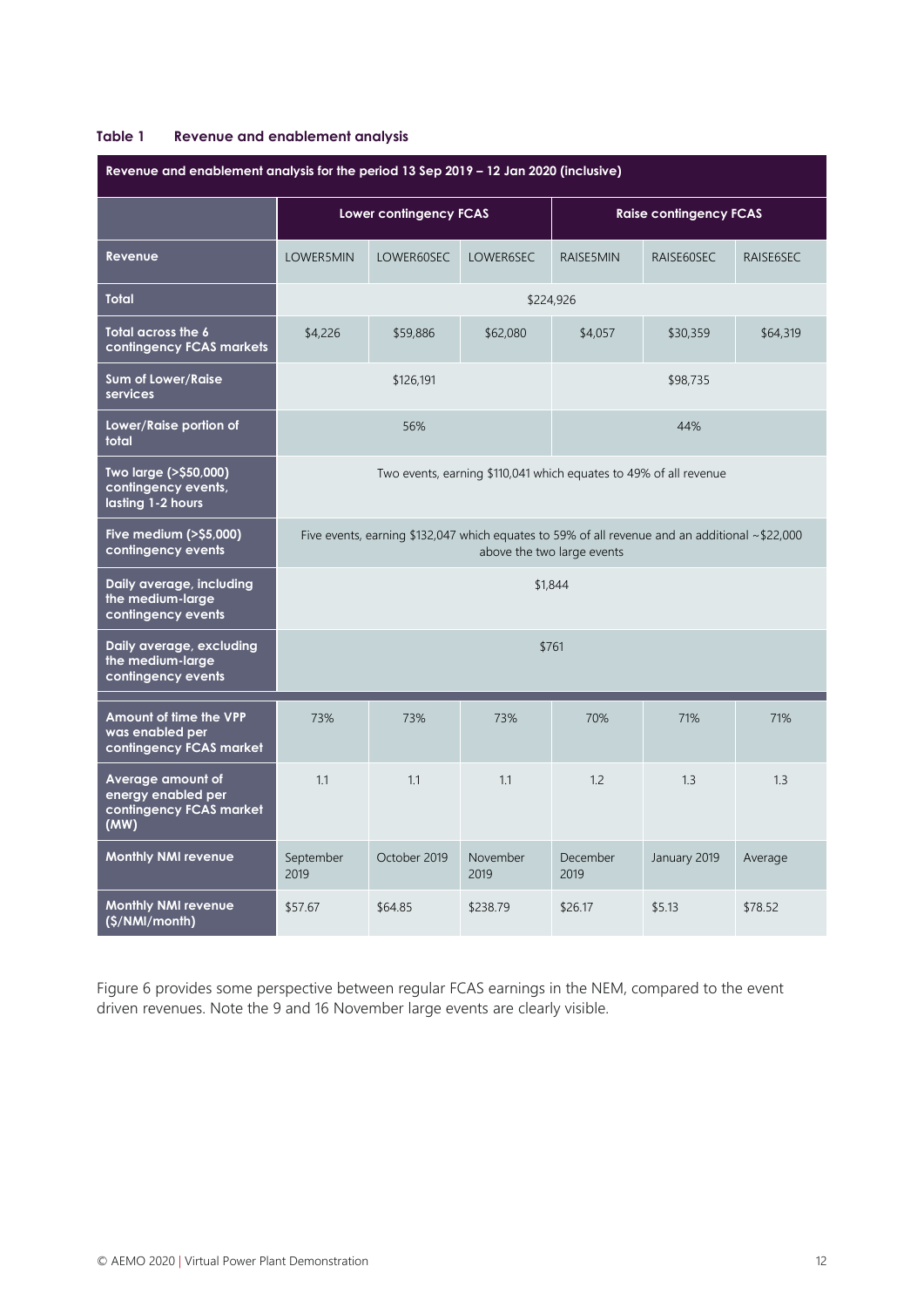<span id="page-12-0"></span>



Daily revenue - first 4 months service

In comparison to the first four months of commercial operation, the SA VPP earnt \$1,033,303 between 31 January – 12 February 2020. This revenue was generated during the South Australian islanding event that started on 31 January 2020 ran until 17 February 2020. [Figure 7](#page-12-1) shows the revenue earnt over the first five months (13 September 2019 to 12 February 2020) of commercial operation. This further highlights that contingency FCAS revenue is tightly associated with some power system events.

<span id="page-12-1"></span>



Daily revenue - 5 months service

[Figure 8](#page-13-1) shows the average enablement over 24 hours for the full five months of service for all contingency FCAS. During the day, raise services are typically enabled at higher levels with a steady decline of lower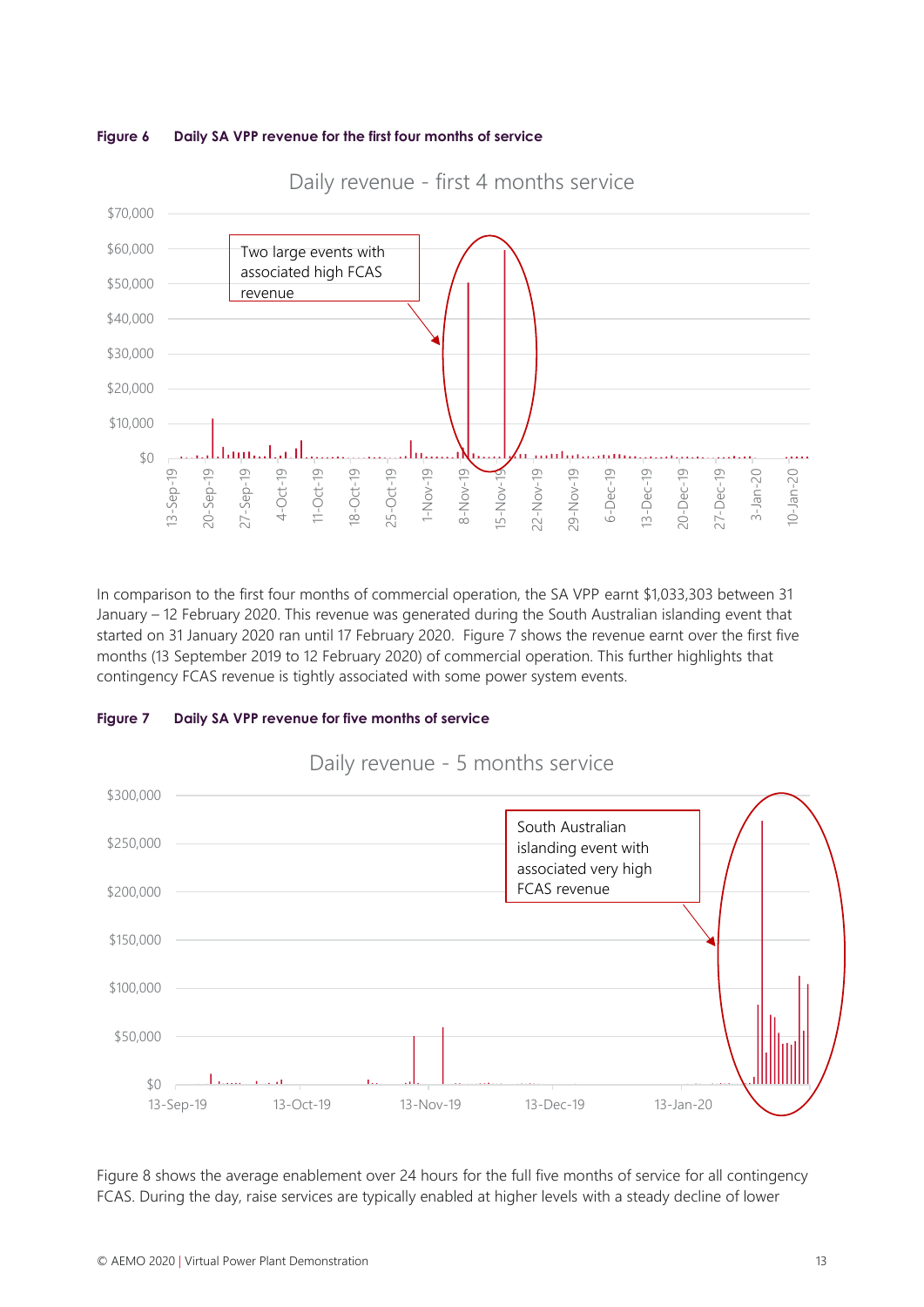services. This pattern is related to the charging and discharging behaviour of the aggregated batteries with in a VPP.



#### <span id="page-13-1"></span>**Figure 8 Average FCAS enablement over 24 hours**

### <span id="page-13-0"></span>2.3 Early assessment of regulatory arrangements

The VPP Demonstrations has identified a number of regulatory arrangements to be considered for amendment. This section discusses what has been put in place to date and arrangements under consideration.

#### 2.3.1 Arrangements made to date

One key regulatory restriction that the VPP Demonstrations has sought to address relates to the classification of a load which has DER behind the connection point as an ancillary services load under the current National Electricity Rules (NER) and Market Ancillary Services Specifications (MASS).

AEMO's general approach (before the VPP Demonstrations) has been to treat an application for approval to classify a load as an ancillary services load with respect to the import side of the connection point only. Where a Registered Participant wishes to provide ancillary services through export from the connection point, AEMO has required that the Registered Participant apply to classify the ancillary services generating unit to provide these FCAS services. As a result of this approach, only Market Generators have been eligible to provide ancillary services through export to the grid.

#### **Interim arrangements for FCAS from DER**

AEMO has considered the initial results of the VPP Demonstrations, stakeholder feedback, and the regulatory and technical requirements of the MASS and the NER in developing Interim Arrangements for FCAS from DER that were published in December 2019<sup>4</sup> . These arrangements recognise the provision of FCAS by exporting from a load connection point in AEMO's classification process, effectively allowing load connection points to operate bi-directionally to deliver FCAS.

<sup>4</sup> AEMO, Interim Arrangements for FCAS from DER on December 2019. Available: [https://www.aemo.com.au/-](https://www.aemo.com.au/-/media/Files/Electricity/NEM/Participant_Information/New-Participants/Interim-Arrangements-for-FCAS-from-DER.pdf) [/media/Files/Electricity/NEM/Participant\\_Information/New-Participants/Interim-Arrangements-for-FCAS-from-DER.pdf](https://www.aemo.com.au/-/media/Files/Electricity/NEM/Participant_Information/New-Participants/Interim-Arrangements-for-FCAS-from-DER.pdf)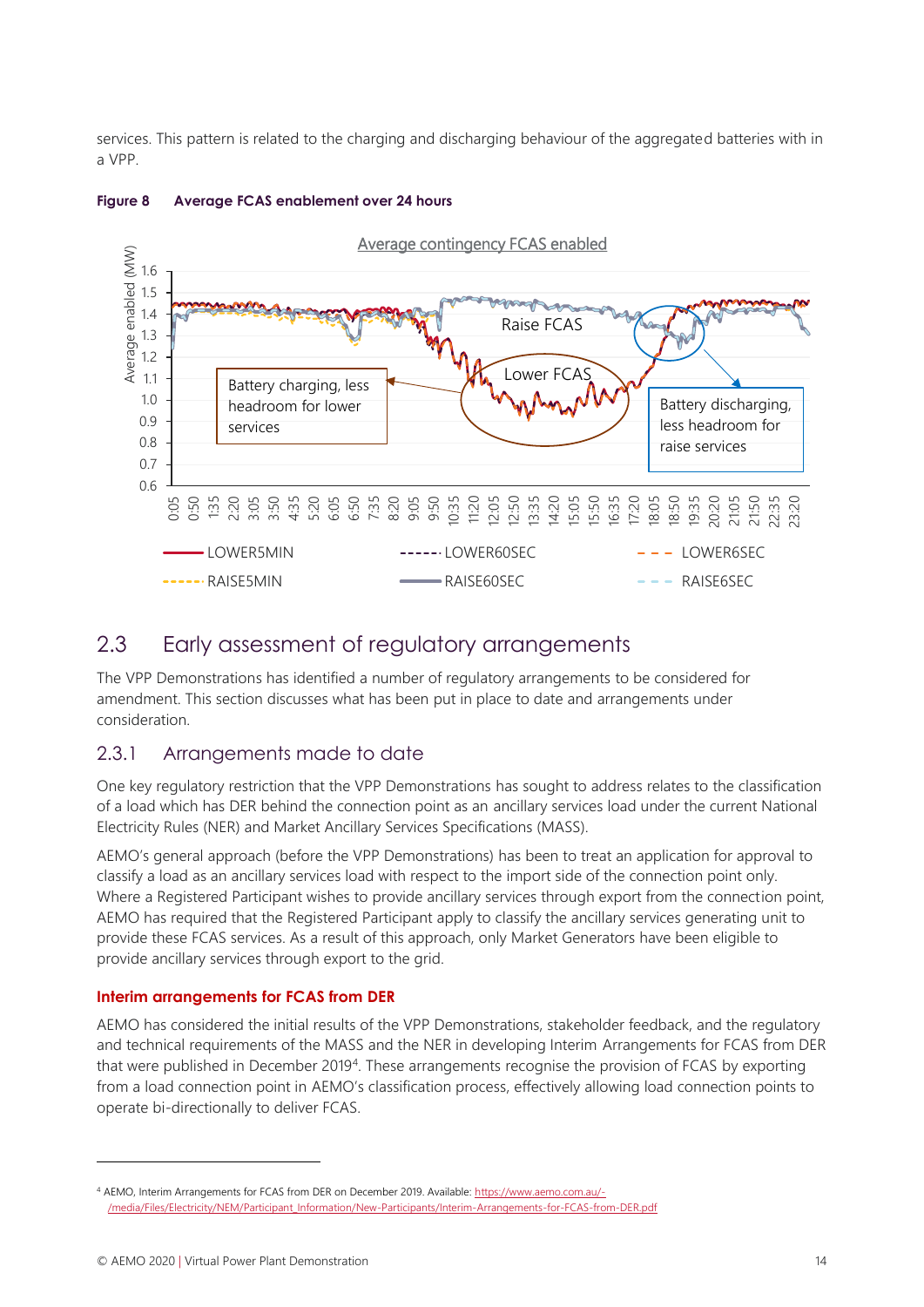### 2.3.2 Arrangements under consideration

AEMO has identified the various areas presented below for further consideration as a result of industry consultation and lessons learnt from the VPP Demonstrations:

- Streamlining data as a service for intending participants. AEMO is receiving increased interest from participants who would like to gain full access to AEMO's market data. This is particularly relevant to participants operating in consortium with a Market Customer, currently the process is lengthy and would benefit to being streamlined.
- Small Generator Aggregators (SGA) providing FCAS AEMO has fielded numerous enquiries from organisations seeking to develop projects that would like to register as an SGA, but would also like to participate in FCAS markets.
- Faster contingency FCAS (e.g. sub two second service). The speed of VPP frequency response observed in the early stages of the VPP Demonstrations suggests that VPPs deliver Fast FCAS quicker than the required six second response. If a faster contingency FCAS market was deemed to be required (for instance a sub two second market), then VPPs may be eligible to participate in such a market. This would have to be considered in the context of the Mandatory Primary Frequency Response rule change process, and further analysis on potential changes to frequency control in the NEM.
- Could VPPs participate in regulation FCAS AEMO is keen to collaborate with VPP Demonstrations participants to develop a test to explore whether VPPs would be capable of delivering a frequency regulation service.
- Future market services are designed to recognise that DER and VPPs could deliver those services, since early insights from the VPP Demonstrations suggest that VPPs are capable of delivering a range of services for the power system.

## <span id="page-14-0"></span>2.4 Technology development

### 2.4.1 Application programming interface integration

AEMO embarked on the establishment of a new application programming interface (API) management platform with the launch of the VPP Demonstrations. This required establishing patterns for the multi-cloud integration for the first time. All four APIs are published on the new platform<sup>5</sup> and are accessible via public internet.

In addition to the new API management platform, all VPP applications were developed using a modern toolset and technology. This process was more complicated and took longer than initially expected, largely as the VPP industry is still in the early stages of development in Australia.

#### **Industry infancy**

The following points are specifically noted regarding the early development phase of VPPs in Australia:

- The VPP communities are relatively new and growing, therefore capacity building is still underway.
- Supporting process documentation has been evolving over the VPP Demonstrations project lifetime.
- The maturity of cyber security frameworks, patterns, processes and practices have been developing over the VPP Demonstrations project lifetime.

Participants interested in joining the VPP Demonstration are encouraged to give consideration to:

- Developing API interfaces.
- Data sharing capabilities, governance, monitoring and quality assurance.

<sup>5</sup> AEMO. Available: [https://dev.preprod.aemo.com.au/.](https://dev.preprod.aemo.com.au/)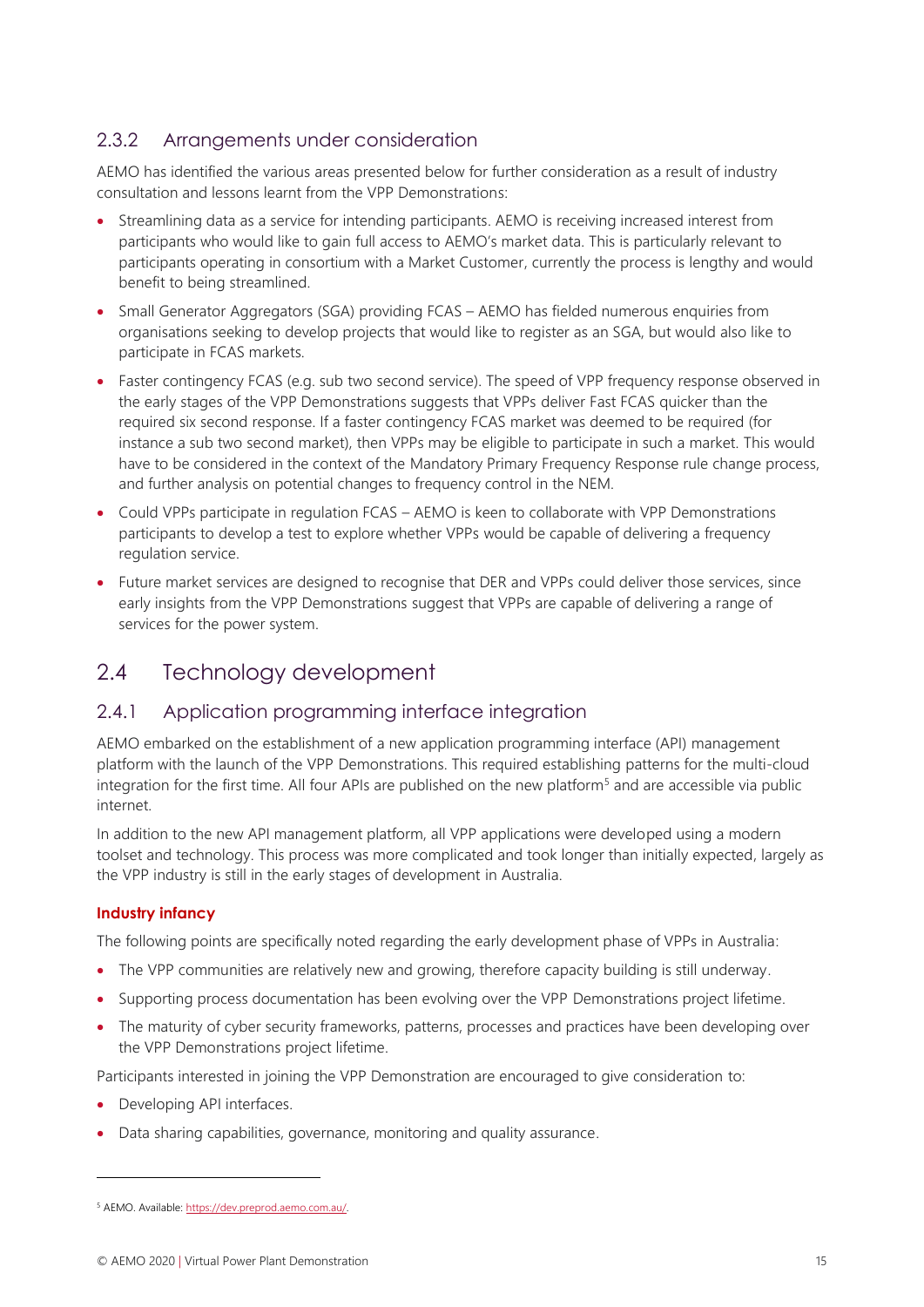- Regular settings checks.
- Default system settings.
- Cyber security.
- Continuous monitoring of capability and headroom to inform bidding strategies.
- Automated bidding capabilities.

AEMO is considering establishing a participant working group to discuss the capabilities, systems, and data elements required for VPP projects going forward.

Additionally, to further assist new participants who wish to join the VPP Demonstration trial, AEMO will be publishing an onboarding document in early 2020.

#### 2.4.2 Scalable considerations

Platform development and enrolment processes are key considerations to scaling from the current demonstration environment to a production-ready one.

#### **Platform development**

The VPP Demonstration APIs are designed as synchronous APIs, which means they return a response from a request immediately. This involves performing a sequence of validation steps (such as API schema, data, and business rule), followed by writing the data to the backend database. On completion, a response (success or error) is sent to the participant. As observed in the VPP Demonstrations, a synchronous API design works very well when processing small amounts of data or with a small payload size. Additionally, it enables real-time processes, tracking of errors, and low latency.

As the payload size increases, the time taken to process the data also increases, resulting in longer API response times. This can lead to the degradation of services, unsatisfactory user experience and has the potential to cause timeouts and network errors. AEMO suggests using bundling and limiting the number of transactions within a request to achieve optimal response times. This will result in greater user experience, low latency and avoid the issues around timeouts. AEMO further recommends the use of streaming when participants need to submit a large volume of data.

#### **Enrolment process**

AEMO has developed a number of automated processes for VPP Demonstrations enrolment (such as National Metering Identifier (NMI)/ Financially Responsible Market Participant (FMRP) validation) but further work needs to be done to remove manual processes to enable the system to be more scalable. The pilot system was intentionally built as a proof of concept system to provide value for money and time to learn before AEMO implements a scalable, production-ready solution.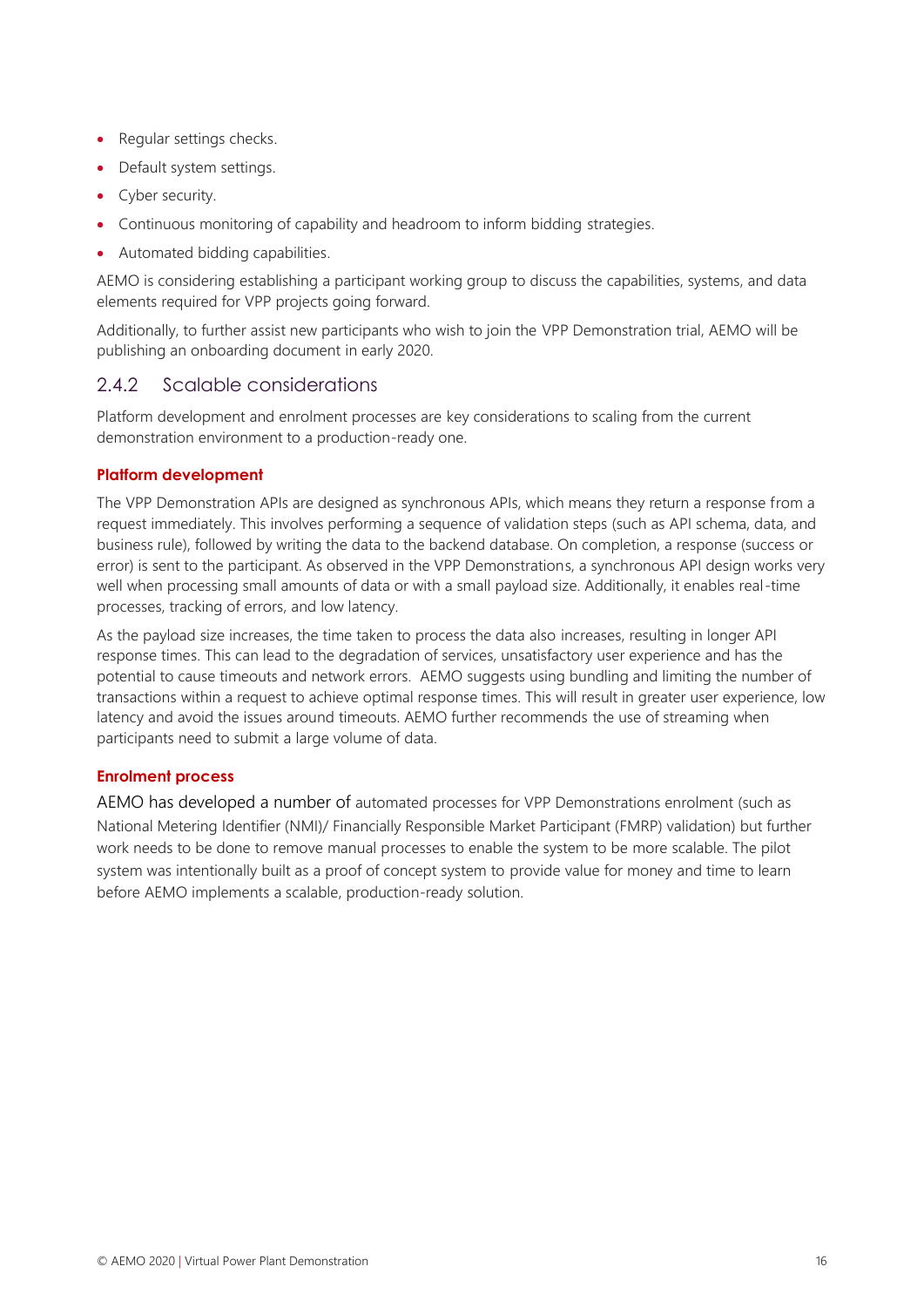# <span id="page-16-0"></span>**3. Participant lessons learnt/feedback**

AEMO has sought feedback from Energy Locals and Tesla. Feedback is provided below as a quote directly from Tesla as the VPP operator (noting that the section on streamlining the registration process is given jointly by Energy Locals and Tesla).

## <span id="page-16-1"></span>3.1 Tesla feedback – general

**44** The AEMO VPP trial has provided significant opportunities to demonstrate the capability and revenue earning opportunities for aggregated DER and VPPs operating in the NEM; specifically, the capability of aggregated assets to rapidly respond to frequency deviations and provide critical system security services.

This has also meant VPPs are able to access revenues from markets that aggregated assets, particularly smaller aggregated assets, have traditionally been excluded from. The VPP trial has enabled this by:

- Allowing bi-directional, behind-the-meter aggregated DER assets (such as battery storage) to provide frequency services as both generation and load.
- Requiring one high-speed (50 millisecond) meter per jurisdiction to cater for appropriate compliance data on a sampling basis when providing contingency FCAS.

The VPP Demonstration has already delivered learnings that have enabled AEMO to release interim arrangements that allow the provision of frequency services as both generation and load, outside the VPP Demonstrations. This is the case if VPPs can meet the current Market Ancillary Services Specification (MASS)<sup>6</sup>.

Tesla

# <span id="page-16-2"></span>3.2 Tesla feedback – asset registration

The draft 2020 AEMO Integrated System Plan (ISP)<sup>7</sup> projects a significant uptake of VPPs in the NEM 44 between now and 2040. It assumes a large number of DER will be aggregated and market-facing.

To achieve this projection, scalability of VPPs is vital. Tesla's experience over the first six months of the VPP is that there are areas for improvement to streamline the registration process and encourage greater coordination of DER assets.

VPPs were a new asset class for AEMO. For the purposes of the AEMO VPP Demonstration Trial, AEMO has developed a VPP specific registration form which is fit for purpose and provides more clarity for market customers and VPP operators looking to participate as a VPP.

<sup>&</sup>lt;sup>6</sup> AEMO, Interim Arrangements for FCAS from DER, 2019, at [https://wa.aemo.com.au/-/media/Files/Electricity/NEM/Participant\\_Information/New-](https://wa.aemo.com.au/-/media/Files/Electricity/NEM/Participant_Information/New-Participants/Interim-Arrangements-for-FCAS-from-DER.pdf)[Participants/Interim-Arrangements-for-FCAS-from-DER.pdf.](https://wa.aemo.com.au/-/media/Files/Electricity/NEM/Participant_Information/New-Participants/Interim-Arrangements-for-FCAS-from-DER.pdf)

<sup>7</sup> A[t https://www.aemo.com.au/-/media/files/electricity/nem/planning\\_and\\_forecasting/isp/2019/draft-2020-integrated-system-plan.pdf?la=en.](https://www.aemo.com.au/-/media/files/electricity/nem/planning_and_forecasting/isp/2019/draft-2020-integrated-system-plan.pdf?la=en)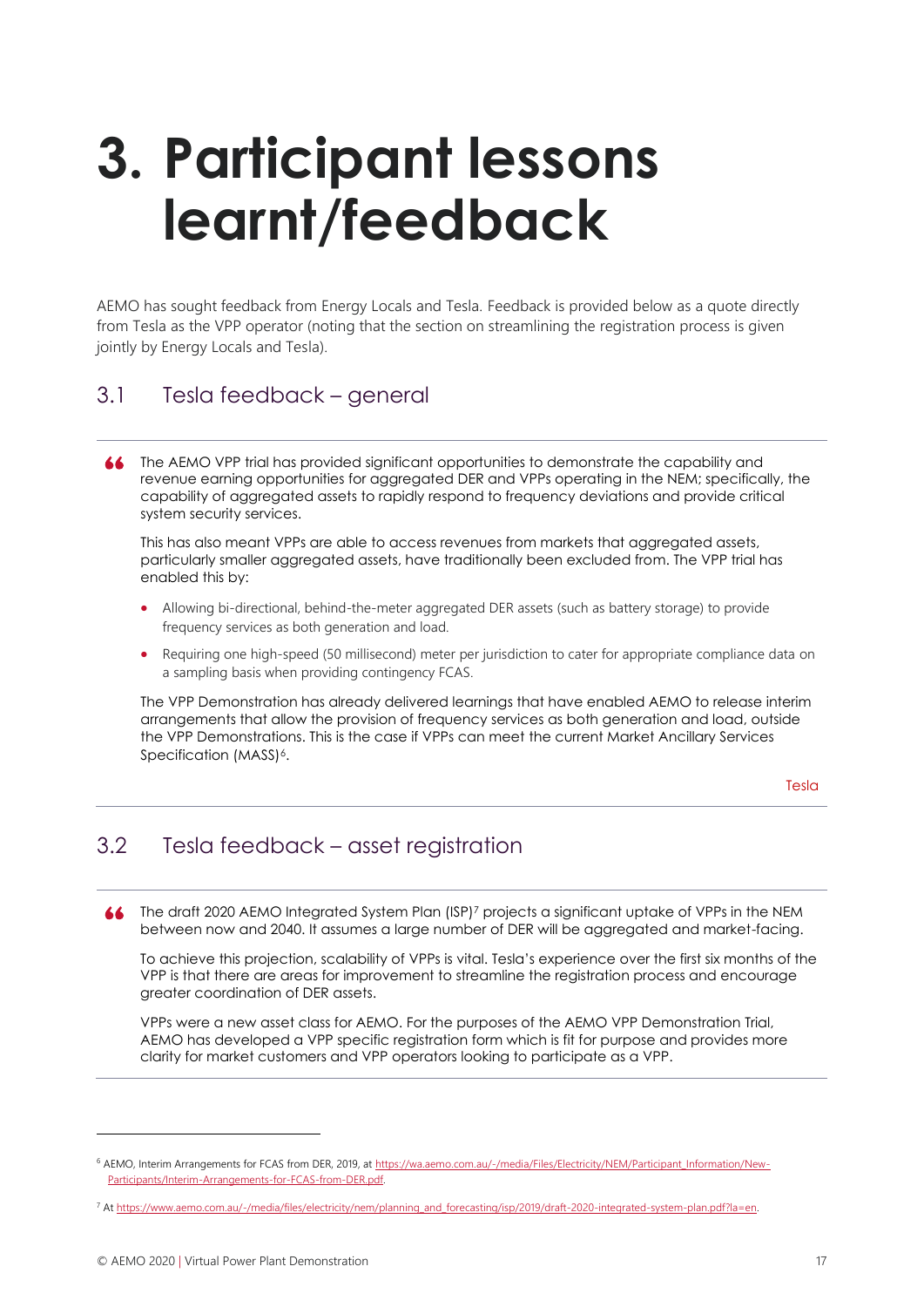There are, however, additional ways that AEMO can further improve the registration process and drive scale of uptake; recommendations are outlined in Table 2.

On a broader note, the current AEMO process requires unique Virtual Power Plant Identifiers (VPPIDs) and dispatchable unit identifiers (DUIDs) for all regions and technology types. Additionally, compliance data for frequency excursions and the VPP's response needs to be submitted manually.

AEMO should continue to work with VPP participants on options to streamline time spent on compliance requirements.

| Category                                                                          | Current approach                                                                                                                                                                                                                                                                                                                                                                                                                                                                                                                                    | <b>Tesla recommendation</b>                                                                                                                                                                                                                                                                                                                                                                                                                                                                                                                                                                                                                                        |  |  |  |
|-----------------------------------------------------------------------------------|-----------------------------------------------------------------------------------------------------------------------------------------------------------------------------------------------------------------------------------------------------------------------------------------------------------------------------------------------------------------------------------------------------------------------------------------------------------------------------------------------------------------------------------------------------|--------------------------------------------------------------------------------------------------------------------------------------------------------------------------------------------------------------------------------------------------------------------------------------------------------------------------------------------------------------------------------------------------------------------------------------------------------------------------------------------------------------------------------------------------------------------------------------------------------------------------------------------------------------------|--|--|--|
| <b>Registered</b><br>capacity                                                     | Under the current approach, VPPs register<br>the amount of capacity that they are able<br>to demonstrate they can provide as per<br>the results of the VPP wide test. This is<br>managed in 1MW increments as per the<br>National Electricity Rules (NER). This will<br>not be directly equal to the nameplate<br>capacity as available capacity will also be<br>influenced by customer load and site<br>factors.                                                                                                                                   | Total registered capacity should be based on nameplate<br>capacity of the aggregated assets. Bids should be<br>submitted based on the available capacity during a<br>dispatch period (based on state of charge and load<br>profiles).                                                                                                                                                                                                                                                                                                                                                                                                                              |  |  |  |
| <b>VPP Wide test</b>                                                              | The current registration approach requires<br>a VPP wide fleet test every time a VPP<br>registration is updated. This is a<br>requirement for all four registration<br>scenarios <sup>8</sup> , including scenario 4 which only<br>includes updating the installed MW<br>capacity without introducing new<br>technology or new regions. This adds<br>delays to registration updates and<br>scalability as frequency excursions often<br>do not last long enough to collect<br>meaningful data and satisfy the<br>requirements of the VPP wide test. | The preferred approach for updating a registration<br>under scenario 4 is to provide AEMO with the following:<br>1. Updated NMI device list via API and corresponding<br>aggregate capacity calculated.<br>2. Fleet wide configuration test that confirms all sites<br>have proper frequency/power settings.<br>3. Ex post compliance data will still be provided to<br>AEMO to ensure that all systems are delivering<br>appropriate bid amounts.<br>It is recognised that VPP wide tests will still be required<br>for registration scenarios 1 and 3.<br>scenario 2 may require further consideration as the trial<br>progresses given the same technology use. |  |  |  |
| <b>PRC</b> approval<br>process<br>(Energy Locals<br>joint feedback<br>with Tesla) | AEMO Participant Registration Committee<br>(PRC) approval process is currently<br>required for all changes to registration,<br>including scenario 4 which is a simple<br>update to total registered capacity. This<br>can add >10 business days to an update<br>to installed capacity as PRC works to set<br>timeframes.                                                                                                                                                                                                                            | For scenario 4, remove the need for PRC approval. Tesla<br>suggests that as an alternative to PRC approval, the<br>process should be as follows:<br>4. All new NMIs registered with AEMO via API<br>integration.<br>5. VPP wide test alternative managed as per suggestion<br>above.<br>6. AEMO updates capacity to reflect nameplate capacity<br>of total aggregated systems registered.                                                                                                                                                                                                                                                                          |  |  |  |

#### <span id="page-17-1"></span>**Table 2 Tesla's further improvement recommendations**

Tesla

## <span id="page-17-0"></span>3.3 AEMO's response to participant feedback

AEMO appreciates and acknowledges the above feedback. These points will be given consideration, along with feedback from other participants as they join and operate within the VPP Demonstrations framework.

<sup>8</sup> AEMO, Pilots and Trials - Enrolment Guide, 2020, a[t https://www.aemo.com.au/-/media/Files/Electricity/NEM/DER/2019/VPP-Demonstrations/VPP-](https://www.aemo.com.au/-/media/Files/Electricity/NEM/DER/2019/VPP-Demonstrations/VPP-Demonstrations-Enrolment-Guide.pdf)[Demonstrations-Enrolment-Guide.pdf.](https://www.aemo.com.au/-/media/Files/Electricity/NEM/DER/2019/VPP-Demonstrations/VPP-Demonstrations-Enrolment-Guide.pdf)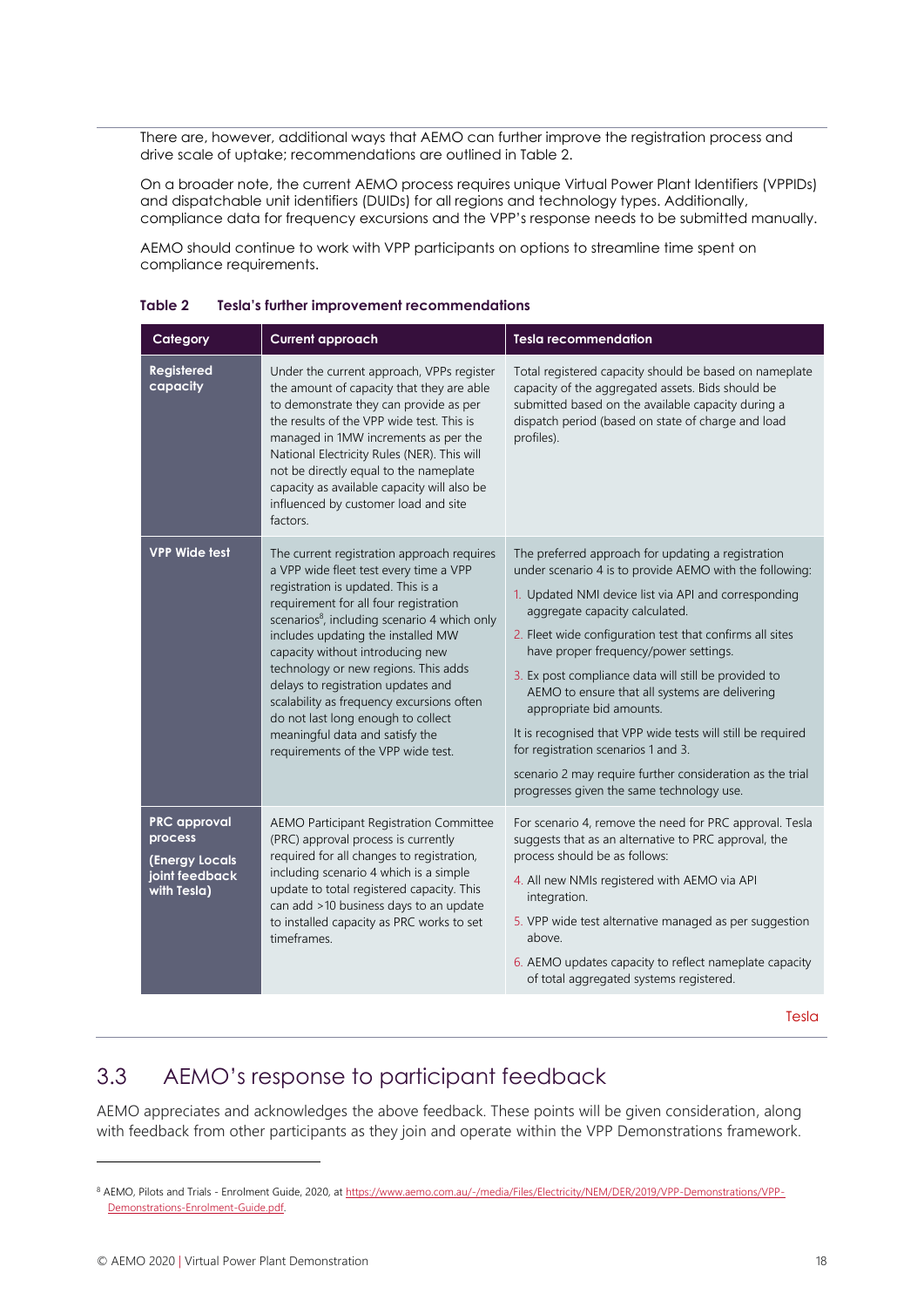# <span id="page-18-0"></span>**4. Next steps**

The VPP Demonstrations will continue to gain learnings regarding the effectiveness of VPPs adding value to the power system, such as by charging up during negative pricing and discharging at peak demand times in the summer. The SA VPP's participation in the VPP Demonstrations so far is an example of close industry collaboration and implementing innovative solutions to challenges arising from the energy transformation.

AEMO will continue to monitor and analyse participants' responses to events on the power system. The addition of other participants will enrich the current data set and allow for more analysis to be carried out and a deeper understanding to be gained.

This analysis will be done with the following research questions in mind (not an exhaustive list):

- Operational visibility
	- To what extent are VPPs able to accurately forecast their operational capability over various timeframes?
	- What VPP operational data does AEMO require to facilitate very large VPPs operating without negative impacts on power system reliability and security?
	- Is it appropriate for large-scale VPPs to become scheduled resources in the energy market and, if so, at what threshold?
- Market dynamics and planning.
	- To what extent do VPPs respond to energy market price signals?
	- If this behaviour is extrapolated to reflect the potential for very large VPPs in future, what impact could VPPs have on energy market dynamics?
	- How much reliance should be placed on VPPs responding to energy market price signals for integrated system planning studies?
- Local power quality.
	- To what extent do local power quality or fleet communication issues impact VPPs' capability to meet their operational objectives?
	- Can the VPP operational data provide useful insights to distribution network service providers (DNSPs) about the real time status of low voltage networks?
- Consumer insights.
	- What are consumers' experiences of participating in Australia's early stage VPPs?
	- Is VPP participation attractive enough for consumers to give up control of their assets?
	- How can the consumer experience of VPP participation be improved to make it more attractive for consumers to sign up in future?
- Cyber security.
	- To what extent do VPPs, and DER more generally, present cyber security risks that could pose a threat to power system security?
	- Are VPPs appropriately incentivised to independently address cyber security risks?

Conclusions will then be drawn to inform the July 2020 knowledge sharing report, and future market reform recommendations.

During the course of the VPP Demonstration project, AEMO expects to receive further data which will assist with the following research questions: